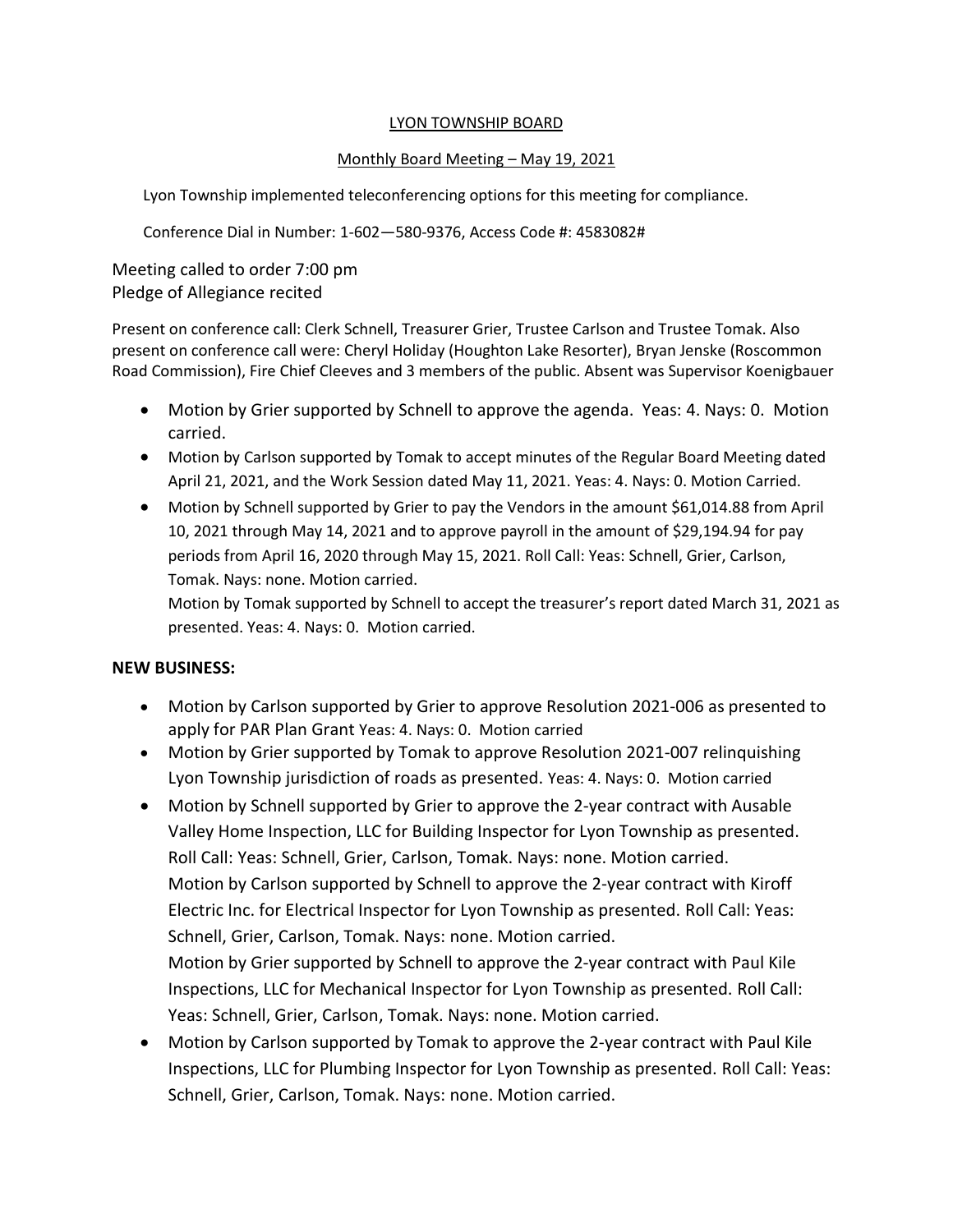- Motion by Grier supported by Tomak to approve the temporary contract with Joe Durand for Building Inspector for Lyon Township, if needed, as presented. Roll Call: Yeas: Schnell, Grier, Carlson, Tomak. Nays: none. Motion carried.
- Motion by Carlson, supported by Tomak to approve the contract with Soils & Structures for Geo Technical Investigation of GLUA proposed Waste Water Treatment Plant in the amount up to \$8,225.00, as presented. Roll Call: Yeas: Schnell, Grier, Carlson, Tomak. Nays: none. Motion carried.
- Motion by Schnell, supported by Tomak to approve the contract with Peterson Environmental LLC for preliminary Wetland Evaluation and Threatened and Endangered Species Review of GLUA proposed Waste Water Treatment Plant in the amount up to \$2,500.00, as presented. Roll Call: Yeas: Schnell, Grier, Carlson, Tomak. Nays: none. Motion carried.
- Motion by Grier, supported by Carlson to approve the contract with RESCOM Environmental Corp. for Archaeological Services Proposal Higgins Lake Force Main in the amount up to \$5,500.00, as presented. Roll Call: Yeas: Schnell, Grier, Carlson, Tomak. Nays: none. Motion carried.
- Motion by Tomak, supported by Grier to approve the contract with RESCOM Environmental Corp. for Archaeological Services Proposal Higgins Lake WWTF- 143 Acre Parcel in the amount up to \$9,500.00, as presented. Roll Call: Yeas: Schnell, Grier, Carlson, Tomak. Nays: none. Motion carried.
- Motion by Grier supported by Tomak to approve Resolution 2021-008 appointing board members to GLUA as presented. Roll Call: Yeas: Schnell, Grier, Carlson, Tomak. Nays: none. Motion carried.
- Motion by Carlson, supported by Schnell to approve the purchase of materials to construct the Lyon Township Parks Swim Buoys in the amount not to exceed \$3,000.00. Roll Call: Yeas: Schnell, Grier, Carlson, Tomak. Nays: none. Motion carried.
- Motion by Tomak supported by Grier for Lyon Township to formally adopt, per OMA, a 3-minute time allotment per person during Public Comments, unless additional time is allotted by chairperson. Yeas: 4. Nays: 0. Motion carried

**Correspondence:** Schnell read letter from Roscommon Emergency Management, and Gerrish Township's Resolution appointing board members to GLUA

# **DEPARTMENT REPORTS:**

**W. Cleeves:** 2 runs for the month, 1 new trained firefighter

# **Carlson:**

Cemetery: just a little left to clean up. Putting flags on Veterans graves this Friday at 10:00a.m.